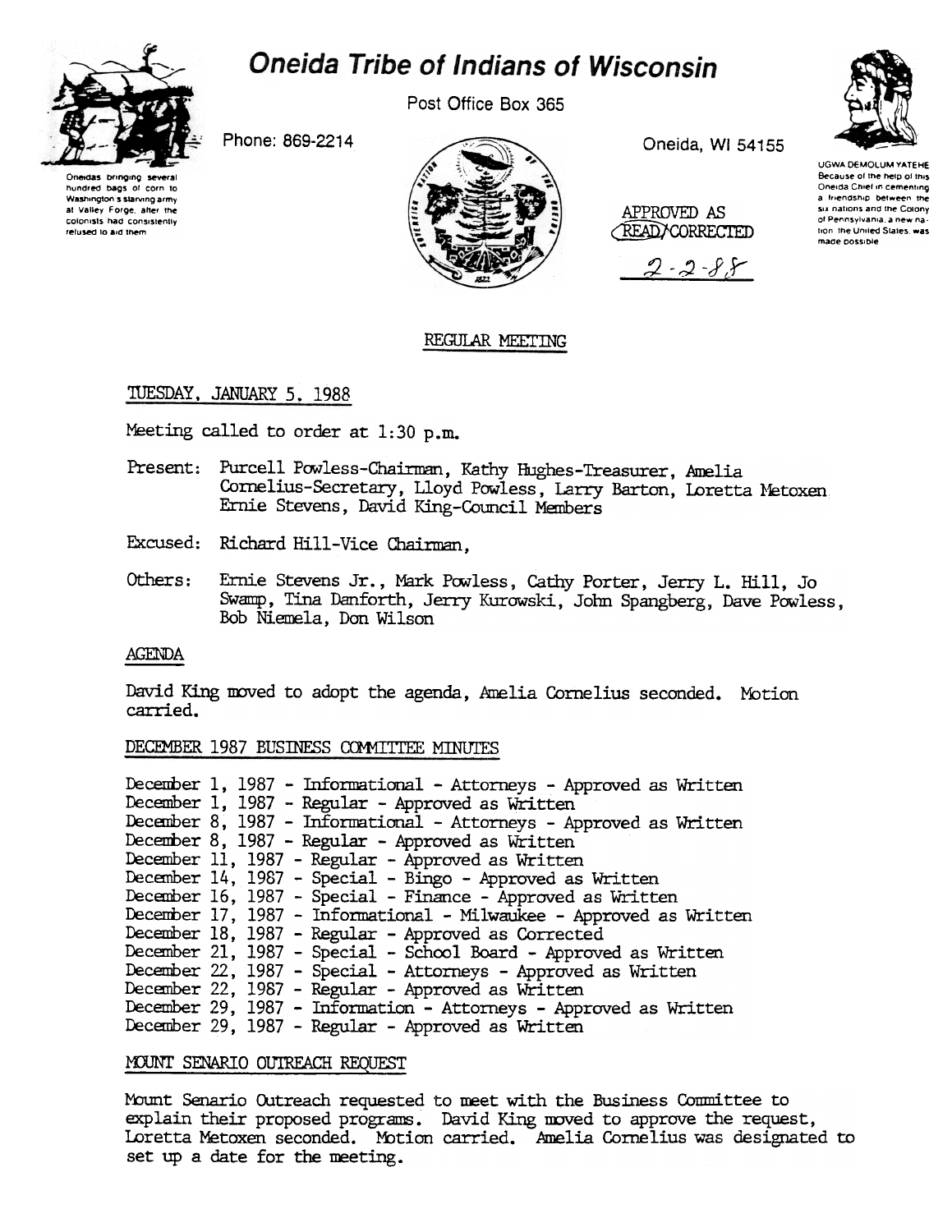ONEIDA TRIBE OF INDIANS OF WISCONSIN REGULAR MEETING - JANUARY 5, 1988 Page 2

# STEP I STUDY - FACILITIES PIAN - Cathy Porter

A facilities plan (Step One Study) will study the current situation with regard to sewage treatment facilities on the Reservation and make recommendations for improving the situation as well as the cost of doing so. The facilities plan will meet the statutory requirements of the Wisconsin Department of Natural Resources and the Environmental Protection Agency since the intent is to apply for engineering (Step Two Study) and/or construction grants (Step Three) from the Wisconsin Ftmd and/or EPA.

Ioretta Metoxen moved to proceed with the study and to refer funding to Finance & Appropriations. Ernie Stevens seconded. Kathy Hughes and Lloyd Powless opposed. Motion carried.

#### PUBLIC HFARINGS

- Legislative Ordinance a.
- b.
- Appeals Commission<br>Children's Code/Curfew c.
- Information Policy d.

Loretta Metoxen moved to have the Secretary solicit participation from interested community members and a written statement from the department heads that are related to these issues and to set up procedures for the hearings that is similar to the State procedures with a form for sign up appearing for or against and a written statement to be included on the form. Amelia Cornelius moved to include publishing in the Kalihwisaks. David King seconded. Motion carried.  $\blacksquare$ 

PRINT SHOP REVIEW - Bob Niemela

Larry Barton moved to defer to the end of the agenda. Kathy Hughes seconded. David King opposed. Motion carried.

#### TRAVEL REQUEST FOR LITIGATION COMMITTEE

Ernie Stevens, Loretta Metoxen, Rick Hill, Jerry L. Hill and a Secretary requested approval to travel to Washington, D.C. on January 8, 1988 for a Land Claims meeting. Amelia Cornelius moved to approve, David King seconded. Motion carried.

HIRING, PROMOTIONS AND HEARINGS FOR INFORMATION

## BOND INSURANCE - Mark Powless

Amelia Cornelius moved to refer to the Law Office for review and recommendation in two weeks. David King seconded. Motion carried.

Ernie Stevens moved to amend the motion to include the desire of the $\\$ :Business Committee to amend the bonding policy to provide for bonding for people with felony convictions. Loretta Metoxen seconded. Motion carried.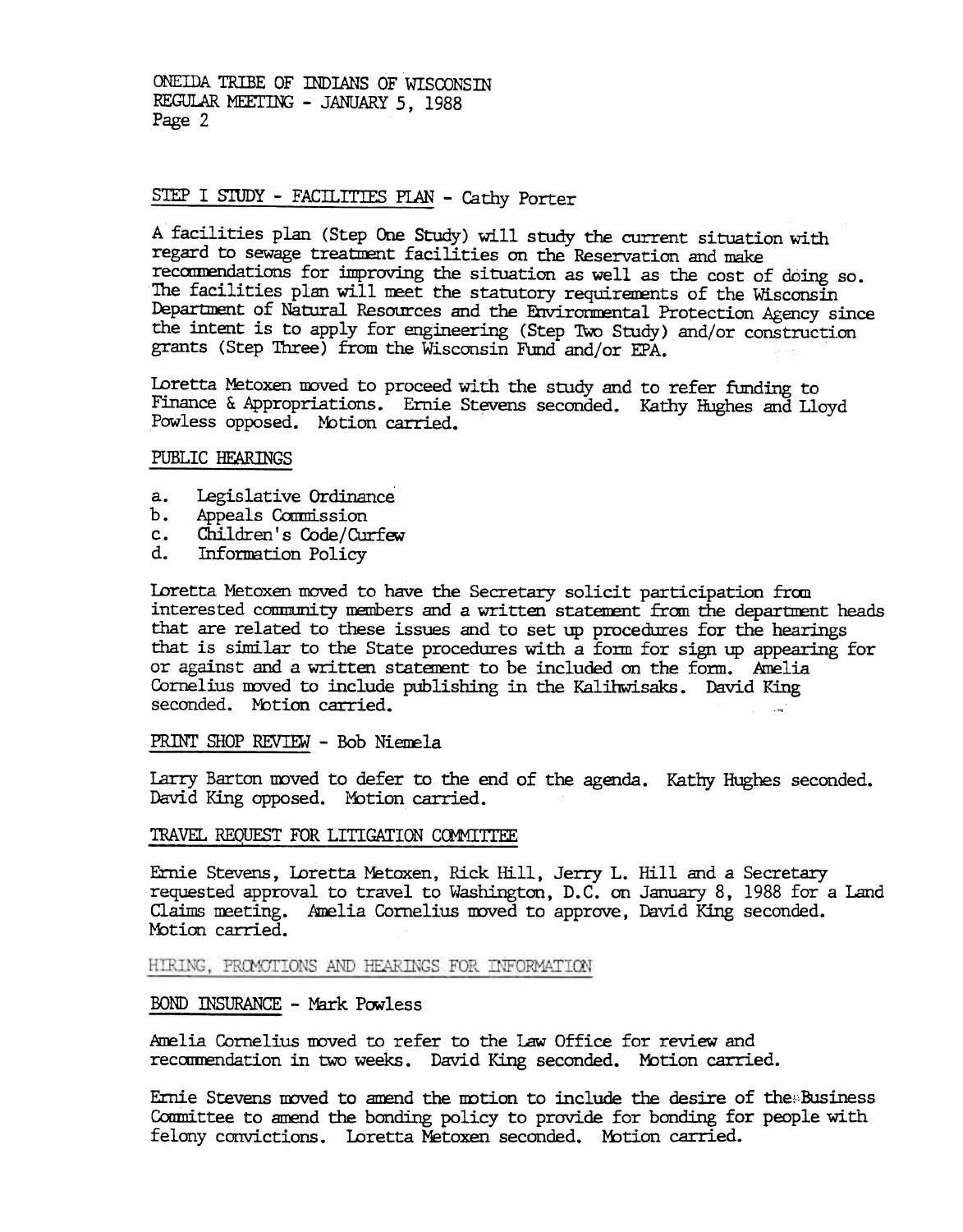ONEIDA TRIBE OF INDIANS OF WISCONSTN REGULAR MEETING - JANUARY 5, 1988 Page 3

## VERNON JOURDAN RENOVATION

Amelia Cornelius moved to pay the cost over run for the bedroom addition of \$244 to come from the Donation Fund. David King seconded. Motion carried.

#### MILWAUKEE MEETING

A meeting has been scheduled for early spring. David King moved that Lloyd Powless be our contact person for the Milwaukee Oneida group. Amelia Cornelius seconded. Motion carried.

## LAND COMMITTEE MINUTES

Amelia Cornelius moved to approve of Walter House Jr., as the 1st choice for the purchase of the Pine Tree home, David King seconded. Lloyd Powless and Ernie Stevens abstained. Motion carried.

Kathy Hughes moved to amend the agenda to include discussion of Life Time Structures. Ernie Stevens seconded. Motion carried.

Executive Session: Discussion on "E & EE" Construction. Out of Session.

Ernie Stevens moved to direct Dave Powless to provide justification for the Cease & Desist Order to the Business Committee by January 6, 1988 at 4:30 p.m. Kathy Hughes seconded. Motion carried.

Ernie Stevens moved to request a recommendation from the Construction Committee relative to the completion of the "E  $\&$  EE" building and such recommendation to include a construction proposal consisting of:

> Method of construction Plans Specifications Cost analysis and budget Tine schedule

Loretta Metoxen seconded. Motion carried.

#### PRINT SHOP

Executive Session: Discussion on information presented. No action. Out of Session.

## ASBESTOES PROBLEM AT NORBERT HILL CENTER - John Spangberg

- 1. EPA has awarded a grant of \$34, 000 to the BIA (matching funds) for removal of asbestoes.
- $2.$   $\sim$  Rooms identified are the boiler room and adjacent workshop.
- 3. Removal will be in three phases.
- $44 \times$  BIA should be contractors and be responsible for removal.
- $5.$  Thate for removal is when school is not in session (June & August).